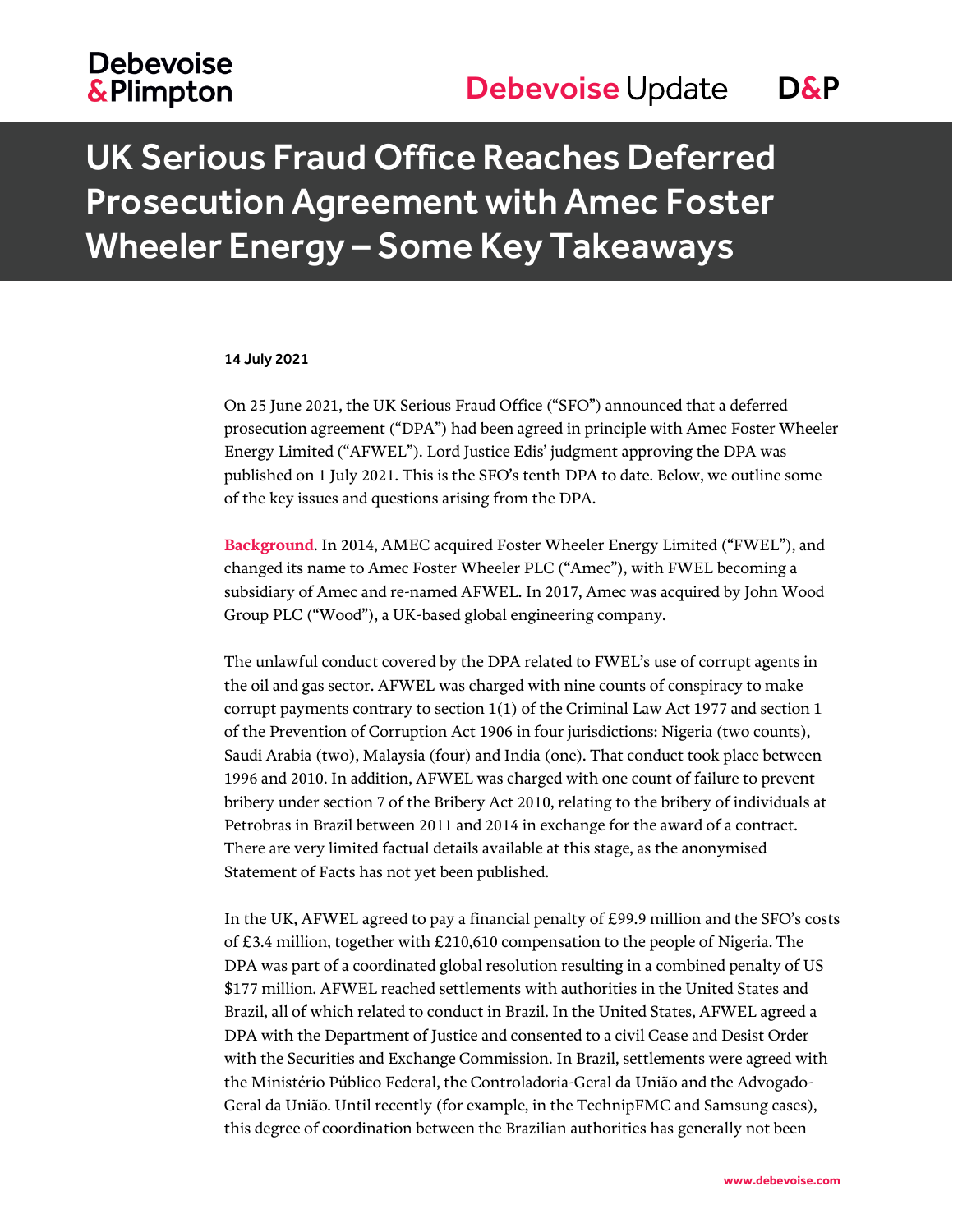$\overline{a}$ 

possible in large international settlements, so this is helpful for companies seeking to resolve bribery issues in Brazil. $<sup>1</sup>$ </sup>

**Prosecution of individuals**. All of the AFWEL DPA documents contain introductory wording stating that the Court made no findings of fact or assessment of the culpability of any individuals who may have been involved in the company's wrongdoing. This is the first time a SFO DPA has included this, or equivalent, wording. This statement is likely due to the SFO's failure to secure the convictions of any individuals who have been prosecuted in connection with previous DPAs, and is therefore intended to avoid prejudicing the position of those who may be prosecuted following the AFWEL DPA. Edis LJ noted documents indicating that senior employees and directors of AFWEL had engaged in corrupt activities, and that SFO decisions about whether to charge them would be made within three months.

**Successor liability**. Unlike in the United States, there is currently no established principle in English law that companies can be held criminally liable for the acts of companies they acquire where such acts took place prior to the acquisition. As with the Sarclad DPA, Wood appears to have agreed voluntarily to pay the penalty imposed on AFWEL as a 'good corporate citizen' and due to its group structure and the dividends it has received as AFWEL's parent company, as well as to secure a DPA rather than risk AFWEL being prosecuted. The judgment states that Wood did not take into account the SFO investigation in its 2017 valuation of Amec, since this was announced shortly after its offer was made and the offer was based only on publicly available information. This demonstrates the potential importance of pre-transaction anti-bribery due diligence.

Edis LJ emphasised that FWEL's criminal conduct was so serious that if the individuals involved were still connected with the company, a DPA would not have been appropriate. It was vital that, through the two takeovers, Wood was 'twice removed' from the ownership and management of FWEL. Other factors relevant to the Court's determination that a DPA was in the interests of justice here were Wood's full cooperation with the SFO investigation, its implementation of a robust corporate governance system, and its commitment to ensure that business was carried on without corruption in the future.

**Handling of investigation and self-reporting**. Edis LJ found that FWEL had a "widespread and high level culture of criminality" and that "corruption appears to have been endemic". In particular, he condemned the FWEL Board's "deplorable" failure to self-report to the SFO following investigation reports produced by the company's lawyers from 2007 to 2009. While Edis LJ acknowledged that companies have no legal

<sup>1</sup> Increased coordination between the Brazilian authorities in the last few years has been highlighted; see <https://www.debevoise.com/insights/publications/2020/08/brazil-announces-new-anti-corruption-cooperation>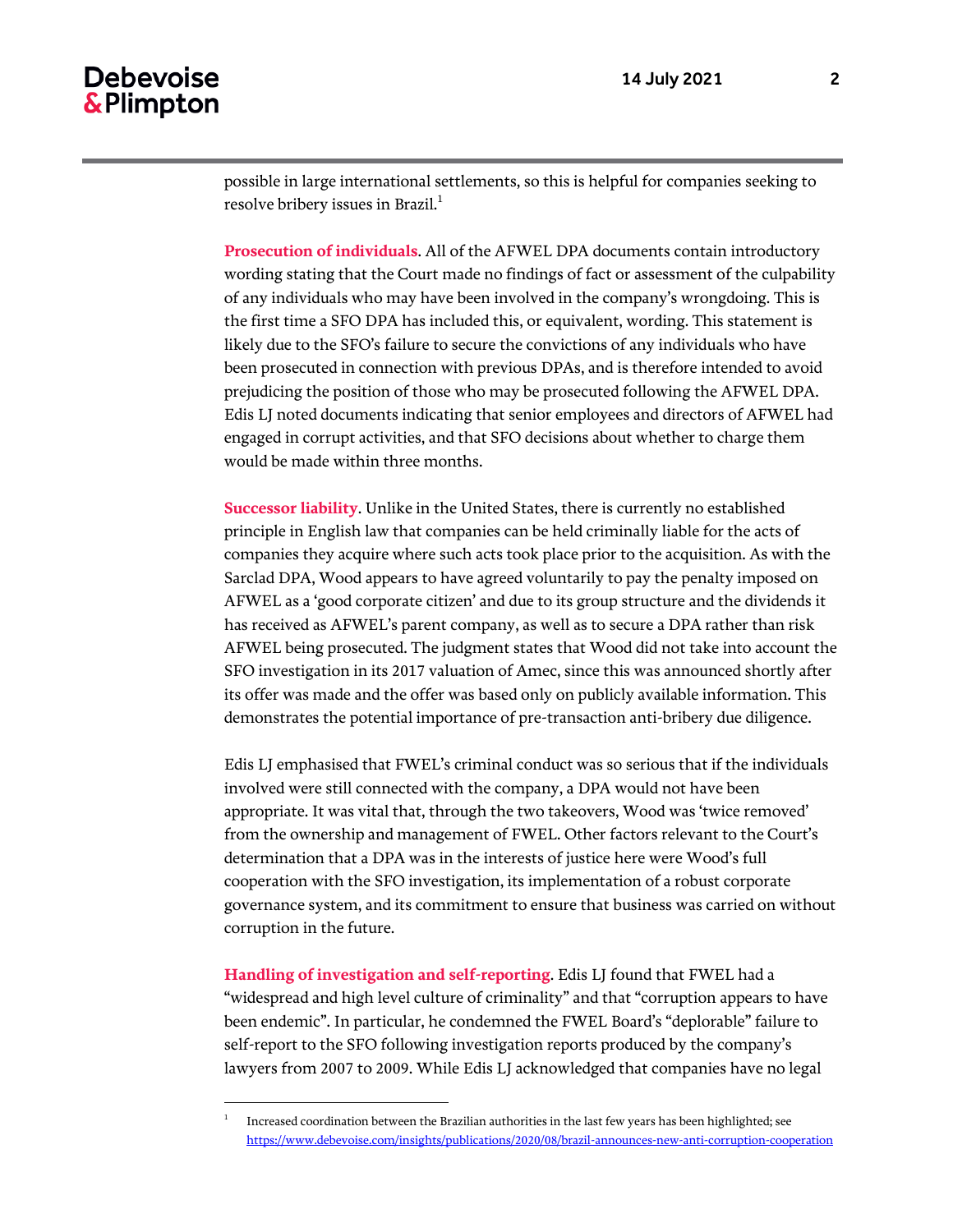### **Debevoise** & Plimpton

obligation to self-report, he stated that FWEL should have done so "as a matter of ethical corporate governance". However, this was not taken into account in determining the financial penalty. Edis LJ also criticised FWEL's "ineffective" measures to address the corruption identified in the reports, noting that the wrongdoing continued despite the Board's knowledge of it.

**Penalty calculation**. The penalty calculation in this case was unusual and complex. It incorporated various discounts, including reductions for a guilty plea, cooperation, and Wood being 'twice removed' from FWEL. The penalty also included a 10 per cent totality reduction for the conduct (except the Malaysian charges), as the total fine was deemed disproportionate when the sentences for the different offences were added together. This is the first time that a specific totality reduction percentage has been included in a DPA rather than taking a more holistic approach in applying the totality principle when following the steps set out in the sentencing guidelines; however, the judgment does not explain how this figure was determined.

AFWEL agreed to pay £210,610 compensation to Nigeria due to FWEL's corrupt payments to Nigerian police and tax officials to settle an allegation of tax evasion. The compensation was calculated as the difference between the tax claimed and the amount paid. This is only the second time that a company has agreed to pay compensation in a DPA to those impacted by its offences. Other DPA judgments note the typical difficulty in bribery cases of identifying the victims and quantifying the bribes paid and the resulting loss.

**Undertakings**. Unlike previous DPAs, Wood gave the undertakings and guaranteed AFWEL's performance of all its obligations, as well as taking on the same commitments across the entire Wood group. The undertakings are broadly similar to those found in previous DPAs, including enhancing Wood's ethics and compliance programme and continuing to cooperate with the SFO.

\* \* \*

Please do not hesitate to contact us with any questions.